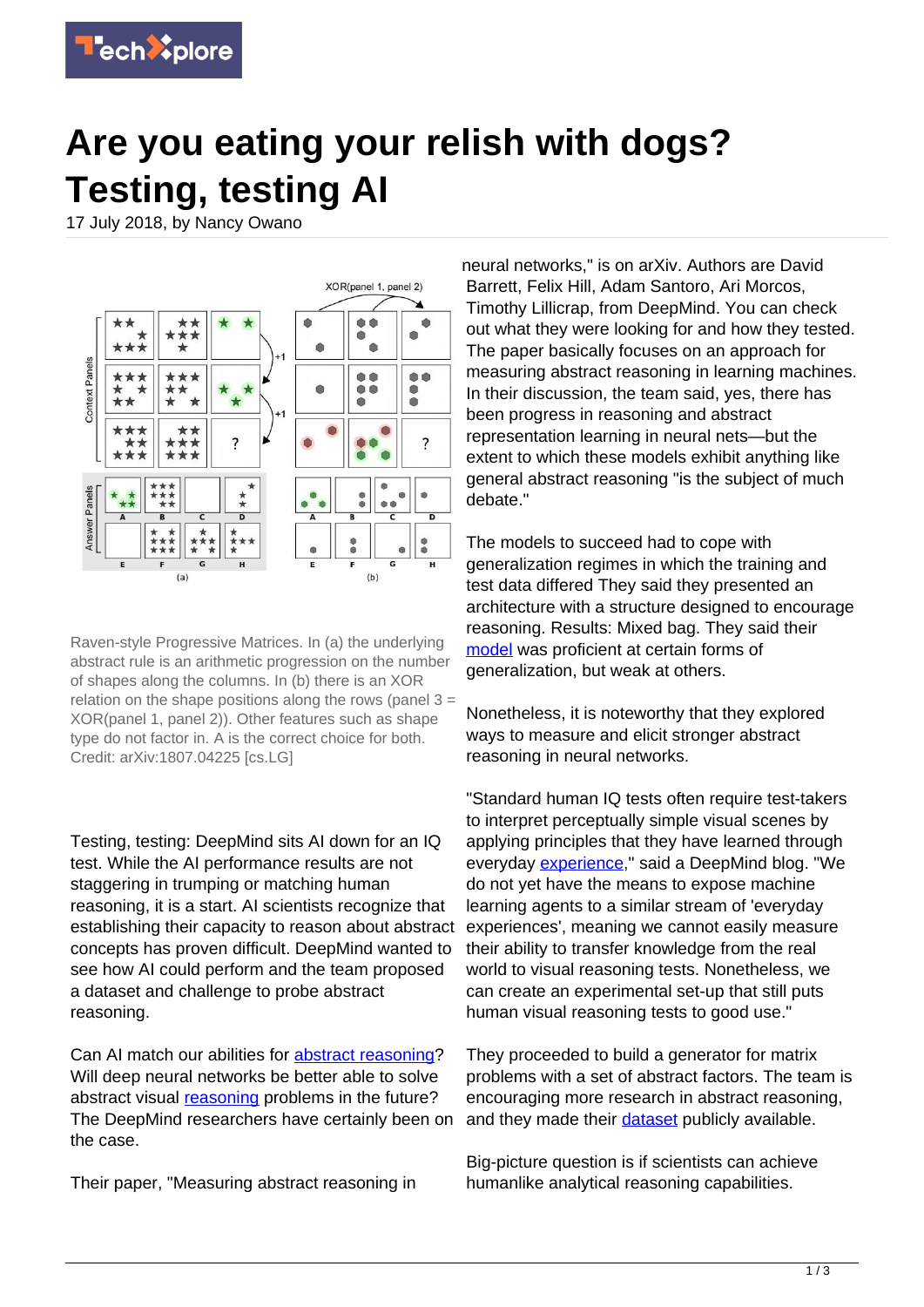

While their IQ test-giving results might have been a propose a dataset and challenge designed to probe

mixed bag, the researchers do not see this as a game of winning or giving up. They will keep up their work to explore strategies for improving generalization and explore future models. As CIO Dive remarked, "Intelligent assistants have been fed mountains of data to help consumers in almost every conceivable area, yet when presented with unknown problems can still fall short."

The authors wrote, in their abstract, "we propose a dataset and challenge designed to probe abstract reasoning, inspired by a well-known human IQ test. To succeed at this challenge, models must cope with various generalisation `regimes' in which the training and test data differ in clearly-defined ways. We show that popular models such as ResNets perform poorly, even when the training and test sets differ only minimally, and we present a novel architecture, with a structure designed to encourage reasoning, that does significantly better."

abstract reasoning, inspired by a well-known human IQ test. To succeed at this challenge, models must cope with various generalisation `regimes' in which the training and test data differ in clearly-defined ways. We show that popular models such as ResNets perform poorly, even when the training and test sets differ only minimally, and we present a novel architecture, with a structure designed to encourage reasoning, that does significantly better. When we vary the way in which the test questions and training data differ, we find that our model is notably proficient at certain forms of generalisation, but notably weak at others. We further show that the model's ability to generalise improves markedly if it is trained to predict symbolic explanations for its answers. Altogether, we introduce and explore ways to both measure and induce stronger abstract reasoning in neural networks. Our freely-available dataset should motivate further progress in this direction.

CIO Dive described their tests as [visual](https://www.ciodive.com/news/can-ai-match-human-abstract-reasoning-capabilities/527656/) IQ tests. In © 2018 Tech Xplore the process, the authors were interested to see performance in abilities for generalizing when [test](https://techxplore.com/tags/test/) data were different.

Matching AI with human abilities for abstraction continues to be an uphill battle.

As CIO Dive's Alex Hickey wrote, AI would need to distinguish different meanings between "eating spaghetti with cheese" and "eating spaghetti with dogs."

The paper commented that testing the capabilities of neural nets can be tricky and [neural networks](https://techxplore.com/tags/neural+networks/) have their pitfalls, given their capacity for memorization and ability to exploit superficial statistical cues.

 **More information:** Measuring abstract reasoning in neural networks, arXiv:1807.04225 [cs.LG] [arxiv.org/abs/1807.04225](https://arxiv.org/abs/1807.04225)

## **Abstract**

Whether neural networks can learn abstract reasoning or whether they merely rely on superficial statistics is a topic of recent debate. Here, we